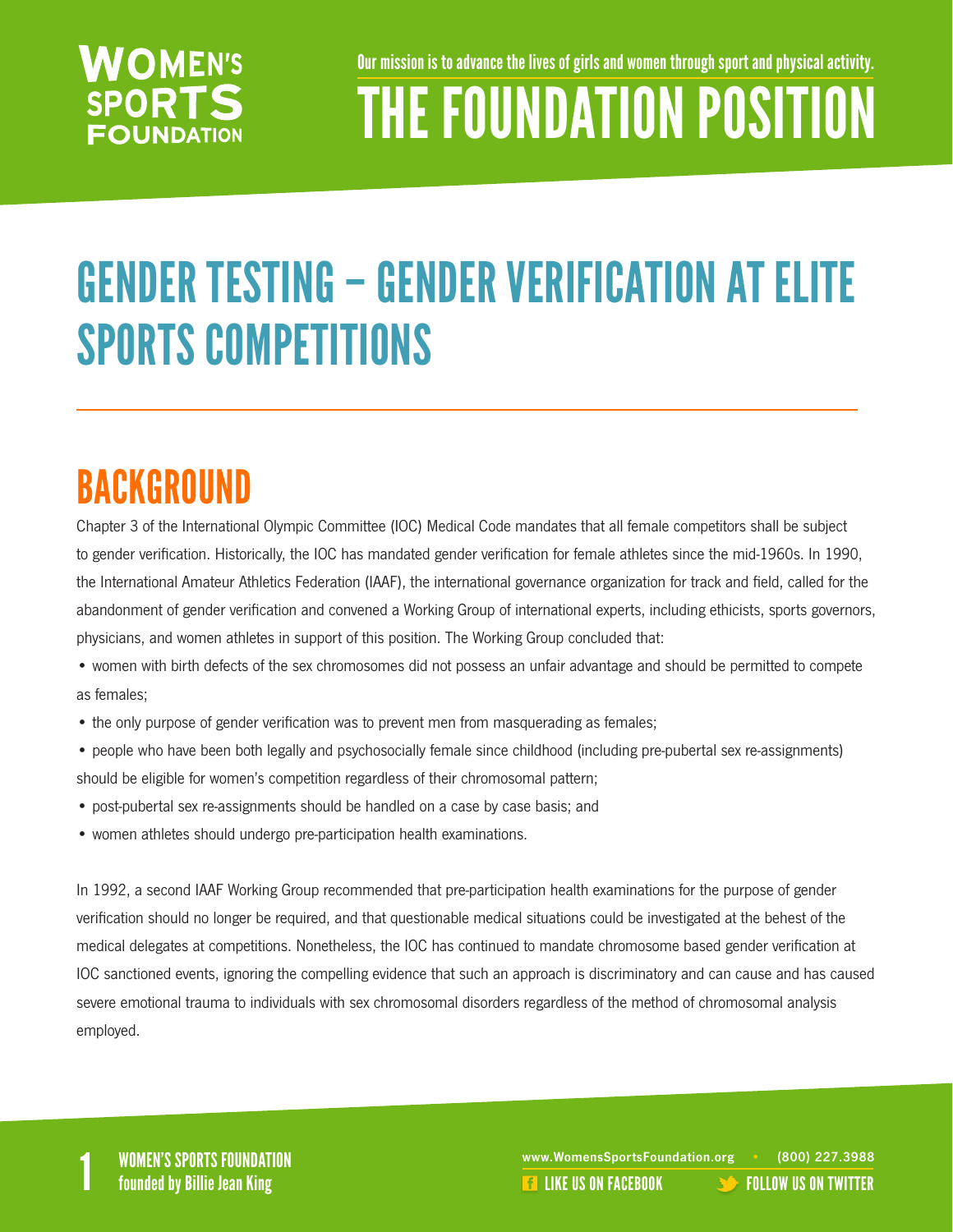

### ACCORDINGLY, IT IS THE POSITION OF THE WOMEN'S SPORTS FOUNDATION THAT:

#### 1. CHROMOSOMAL SCREENING FOR GENDER VERIFICATION SHOULD BE ABANDONED.

Male masqueraders can be easily detected during the requisite observed urine collections in accordance with doping control protocols.

#### 2. ATHLETES AND SPORTS GOVERNING BODIES SHOULD BE EDUCATED AS TO THE NATURE, BOTH PHYSICAL AND PSYCHOLOGICAL, OF SEXUAL DIFFERENTIATION DISORDERS.

Advocating the abandonment of chromosomal screening for gender verification necessitates an understanding of the limitations of chromosomal analysis and the psychosocial havoc that befalls individuals discovered to have such a disorder when tested at a competition (as many as 1 in 500 women athletes).

#### 3. PRE-PUBESCENT INDIVIDUALS WITH SEX CHROMOSOME ABNORMALITIES WHO WERE ASSIGNED TO THE FEMALE GENDER (GENERALLY IN INFANCY) AND WHO WERE RAISED AS FEMALES SHOULD BE PERMITTED TO COMPETE AS FEMALES.

The purpose of gender verification should be only to prevent men from masquerading as females at women-only competitions.

4. IN THOSE SITUATIONS, AT ELITE COMPETITIONS, WHEREBY THE GOVERNANCE OF A SPORTS COMPETITION INSISTS ON A GENDER VERIFICATION ABOVE AND BEYOND DIRECTLY OBSERVING THE COLLECTION OF A URINE SPECIMEN TO INSURE THAT A MALE IS NOT MASQUERADING AS A FEMALE, THEN PHYSICAL EXAMINATIONS OF A LIMITED NUMBER OF ATHLETES, SELECTED AT RANDOM SHOULD BE EMPLOYED.

The principal of random sampling to prevent another form of cheating, the use of performance enhancing drugs, is well established and well accepted.

www.WomensSportsFoundation.org • (800) 227.3988<br>2 **2 Founded by Billie Jean King** 2 Like US ON FACEBOOK [FOLLOW US ON TWITTER](http://twitter.com/#!/womenssportsfdn)